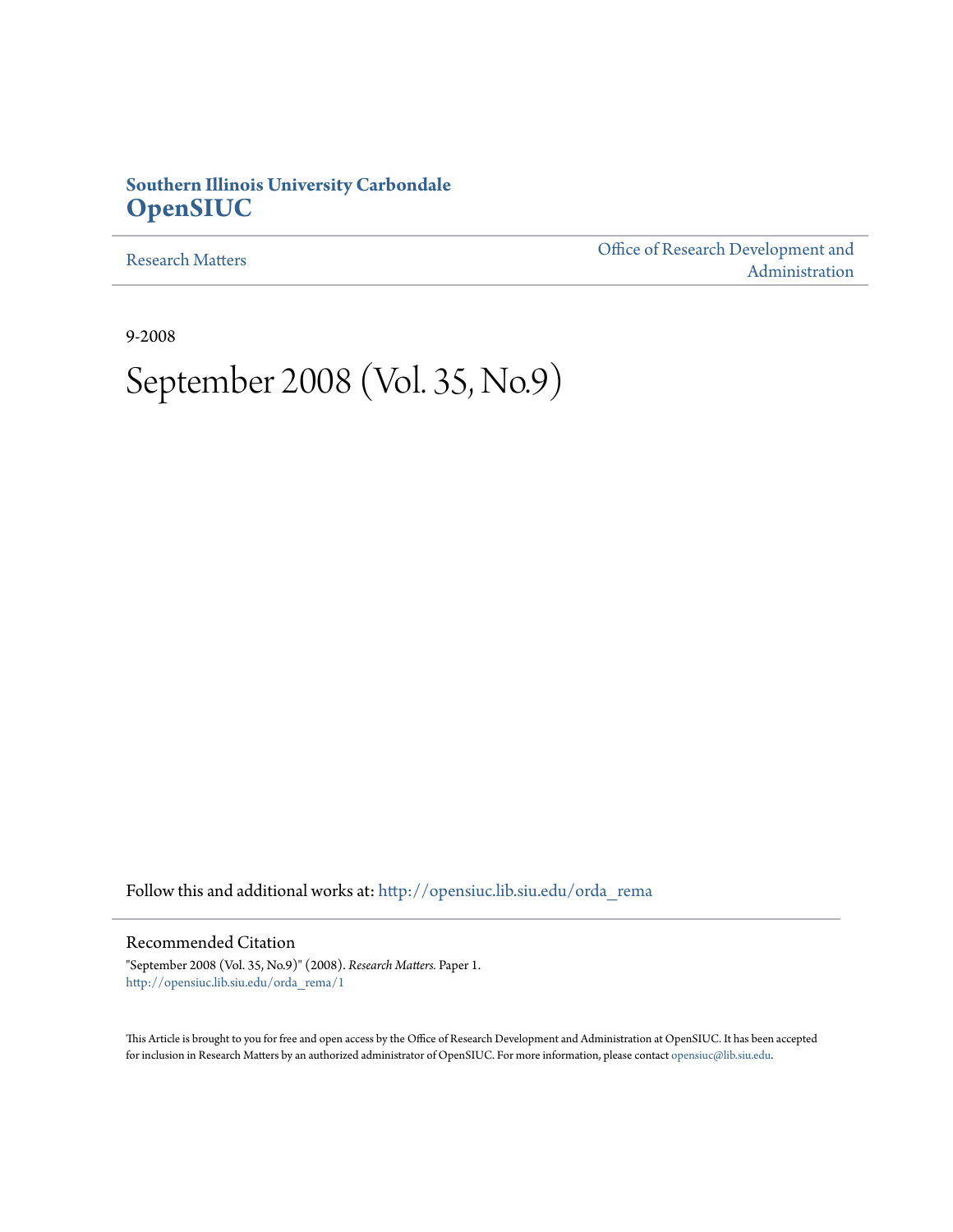

# **RESEARCH MATTERS**

**Vol. 35, No. 9, Sept. 2008** ◆ **Office of Research Development and Administration** ◆ **Editor: Joel Fritzler**

# **Funding Opportunities**

| <b>Robert Wood Johnson Foundation:</b><br><b>Scholars in Health Policy</b>                                            |
|-----------------------------------------------------------------------------------------------------------------------|
| <b>NIH: Reducing Risk Behaviors</b><br>by Promoting Positive Youth                                                    |
| <b>NIH: Chronic Fatigue Syndrome:</b><br>Pathophysiology and Treatment3                                               |
| <b>National Geographic Society:</b><br>Young Explorers Grants3                                                        |
| <b>NATO: Science for Peace -</b>                                                                                      |
| <b>NSF &amp; DOD: Social and Behavioral</b><br><b>Dimensions of National Security,</b><br>Conflict, and Cooperation 4 |
| <b>NSF: Graduate Research</b><br>Fellowship Program 4                                                                 |
| NSF: CHE-DMR-DMS Solar Energy                                                                                         |

# **Other Departments**

| Awards (August 2008) 9 |  |
|------------------------|--|

# **Of Special Note**

# **New Undergraduate Research Program: Research Rookies**

 Faculty: Please tell interested freshmen about SIUC's newest program to promote undergraduate research: the **Saluki Research Rookies Program (SRRP).** Funds will be provided on a competitive basis for high-achieving students interested in **conducting research and learning more about their intended major.** The goal is to engage freshmen in faculty-mentored research projects to take place in spring semester 2009. The purpose is to improve the retention and graduation rates of promising, high-achieving first-year students by providing the academic and psychosocial support necessary to facilitate a seamless transition from high school to the sophomore year of college.

 Information about the program, eligibility, selection criteria, benefits, and more is available at **www.siu.edu/orda/Research\_Rookies\_Flyer2.pdf.** Applications are available at **www.siu.edu/orda/Research\_Rookies\_Application2008.pdf.** Students will receive a \$150 book award in January and, if they successfully complete the program, a \$350 scholarship at the end of the spring semester. Applications will be accepted through **October 2008.** Students interested in applying to the program need to contact Julia Spears (453-4585, jspears@siu.edu).

# **Going Green**

 If you would like to reduce the paper that ends up in your inbox and/or be able to read each issue of *Research Matters* moments after it is posted online, send an e-mail to **jcfritz@siu.edu** with a request to be removed from the *Research Matters* print mailing list and/or to be added to the *Research Matters* e-mail notification list. And here's a special notice from Information Technology's newsletter, *Dawgbytes:* **Save energy! Turn your monitors and printers off at the end of the day.** 

# **Research Digest**

# **NSF Seeks Comments on Cost Sharing**

*—excerpted from NCURA's Report on Research Compliance, Aug. 7, 2008*

 The National Science Foundation is continuing its study on voluntary cost sharing and will seek public comment until October 1. Comments are being solicited regarding "community experiences in cost sharing" with emphasis on the (1) relationship between cost sharing and NSF program goals; (2) relationship between cost sharing and institutional competitiveness in NSF grant funding; (3) role of cost sharing in the NSF merit review process; (4) importance of types, sources, and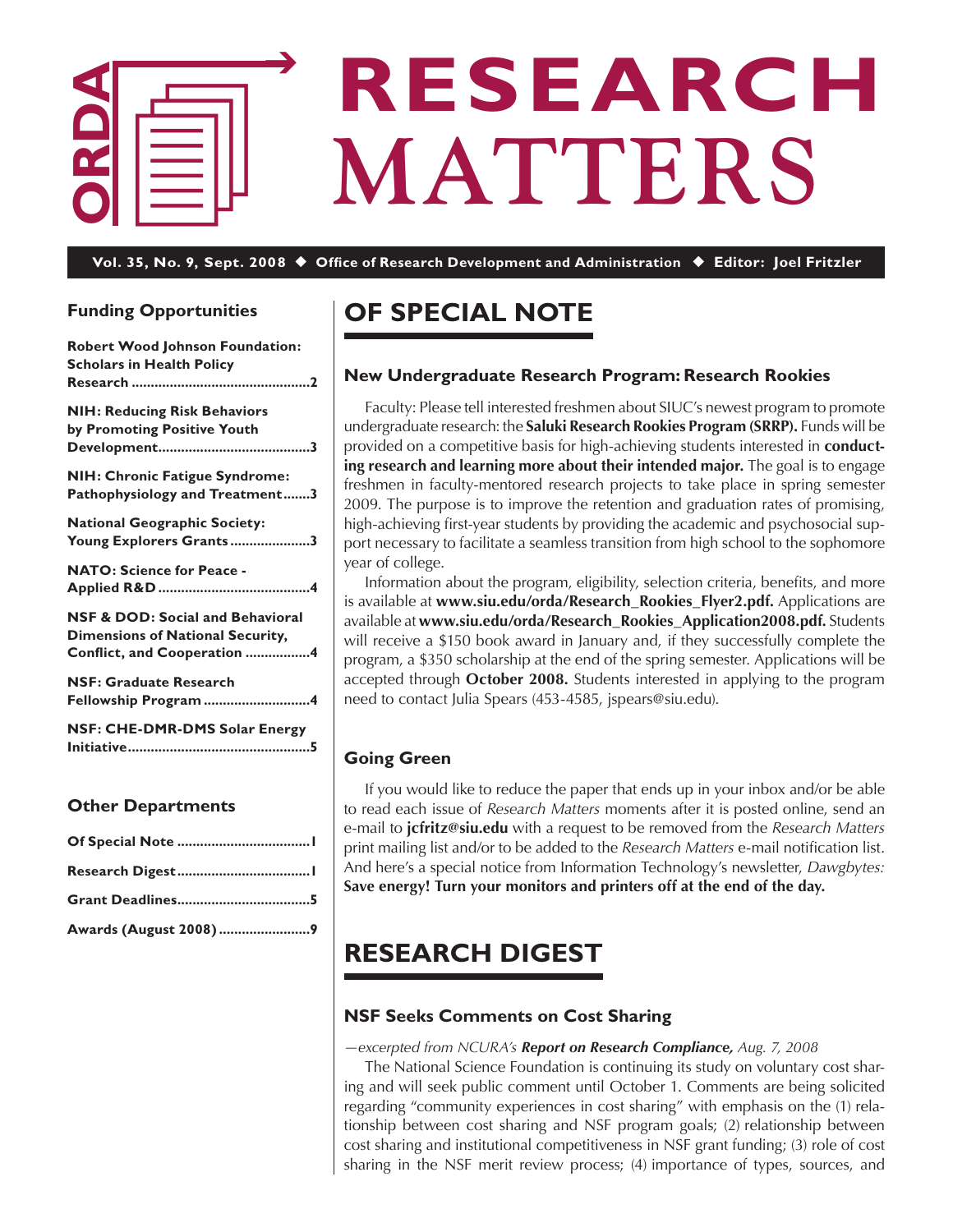#### <span id="page-2-0"></span> **2** ◆ **R E S E A R C H M A T T E R S**

timing of voluntary costsharing; (5) effort associated with tracking and reporting cost-shared resources; (6) relationship between cost sharing and institutional strategic investment; (7) options for ensuring equity in NSF grant funding when cost sharing is either required or volunteered; (8) research resources from state providers; and (9) research resources from industry providers. For more, see **http://tinyurl.com/5ne5pu.**

## **Knowledge of Research Subject Protection Assists with Grant Awards**

#### *—excerpted from Center for Scientific Review News Flash, July 15, 2008*

 The *American Journal of Medicine*  published new data on why clinical research applications do not fare as well as basic science applications in peer reviews. The full article, "Why Are Peer Review Outcomes Less Favorable for Clinical Science than for Basic Science Grant Applications?", *American Journal of Medicine*, vol. 121, issue 7, p. 637, is available online at **[http://tinyurl.](http://tinyurl.com/66qpda) [com/66qpda.](http://tinyurl.com/66qpda)**

The National Institutes of Health's Center for Scientific Review (CSR) initiated the study to follow up earlier studies to address the perception that clinical research grant applications are disadvantaged in the NIH peer review process.

 The study shows that nearly all of the difference in review outcomes between these two types of applications is related to the fact that clinical applicants who have R01 grants are less likely to submit an application revision or a competitive renewal of their grants. A contributing, but secondary, factor is the difficulty some clinical applicants have in addressing human protection requirements.

The recent study examined the review outcome of 62,735 nonclinical and 30,187 clinical grant applications (R01s) reviewed between 2000 and 2004. The clinical research applications received less favorable scores. Of all the clinical research applications, 14.8 percent were found to have human subjects concerns.

# **Publisher/Author Agreements and the NIH Public Access Policy**

#### *—excerpted from Association of Research Libraries' press release, Aug. 15, 2008*

 The Association of Research Libraries (of which SIUC is a member) has released the report "PubMed Central Deposit and Author Rights: Agreements Between 12 Publishers and the Authors Subject to the NIH Public Access Policy." It is available at **www.arl.org/bm~doc/ grillot-pubmed.pdf.** 

To help authors make informed choices about their rights, the report compares how the agreements of 12 publishers permit authors to meet the requirements of the recently revised National Institutes of Health (NIH) Public Access Policy and share their works while they are under embargo. The NIH Public Access Policy requires authors of NIH-funded research to deposit their works in PubMed Central and make them publicly available within 12 months of publication.

 The focus of the analysis is on how the agreements differ in the terms and procedures of deposit of the work, the length of any embargo period, and the rights of the author to use and share the work during the embargo period. Summary tables show the similarities and differences across agreements. The implications of these agreements are also analyzed. The report concludes that the significant variability in publisher agreements requires authors with NIH funding to closely examine publisher agreements and the rights granted and retained when deciding where to publish their research.

#### **EPA Calls for Health Risk Studies from Climate Change**

#### *—excerpted from Science, July 25, 2008*

 Long-term changes in climate can affect human health in myriad ways. In mid-July, a new report by the government's climate change science program outlined a research road map to help Americans adapt to a warmer climate.

 "The bottom line isthat there are very real health risks associated with climate change," says a CDC epidemiologist and reviewer of the report, which was written by a team of government and independent scientists under the direction of the EPA. The report cites an expected increase in the range of vectors that carry Lyme disease and West Nile virus and a greater risk of diarrheal diseases following more frequent flooding.

The report calls for health-surveillance systems to include "climate sensitive pathogens and vectors." It recommends more studies to model the health impacts of climate-related eventssuch as wildfires or floods, as well as regional climate models to provide scientists with higher resolution data regarding local climate forecasts. Most current studies of public health issues don't include a climate component, it notes.

CDC now spends less than \$1 million on climate-related programs, including a mapping project combining temperature, census, and public health data to identify the areas within cities where residents are most vulnerable to heat waves. Several important studies remain on the drawing board because of insufficient funding.

# **Funding Opportunities**

*For more information about these programs, contact Joel Fritzler, ORDA Information Specialist, at 453-4530 or jcfritz@ siu.edu.*

# **Robert Wood Johnson Foundation: Scholars in Health Policy Research**

 The Scholars in Health Policy Research Program is intended to help develop a new generation of creative thinkers in health policy research within the disciplines of **economics, political science, and sociology**. Scholars will work closely with faculty from the social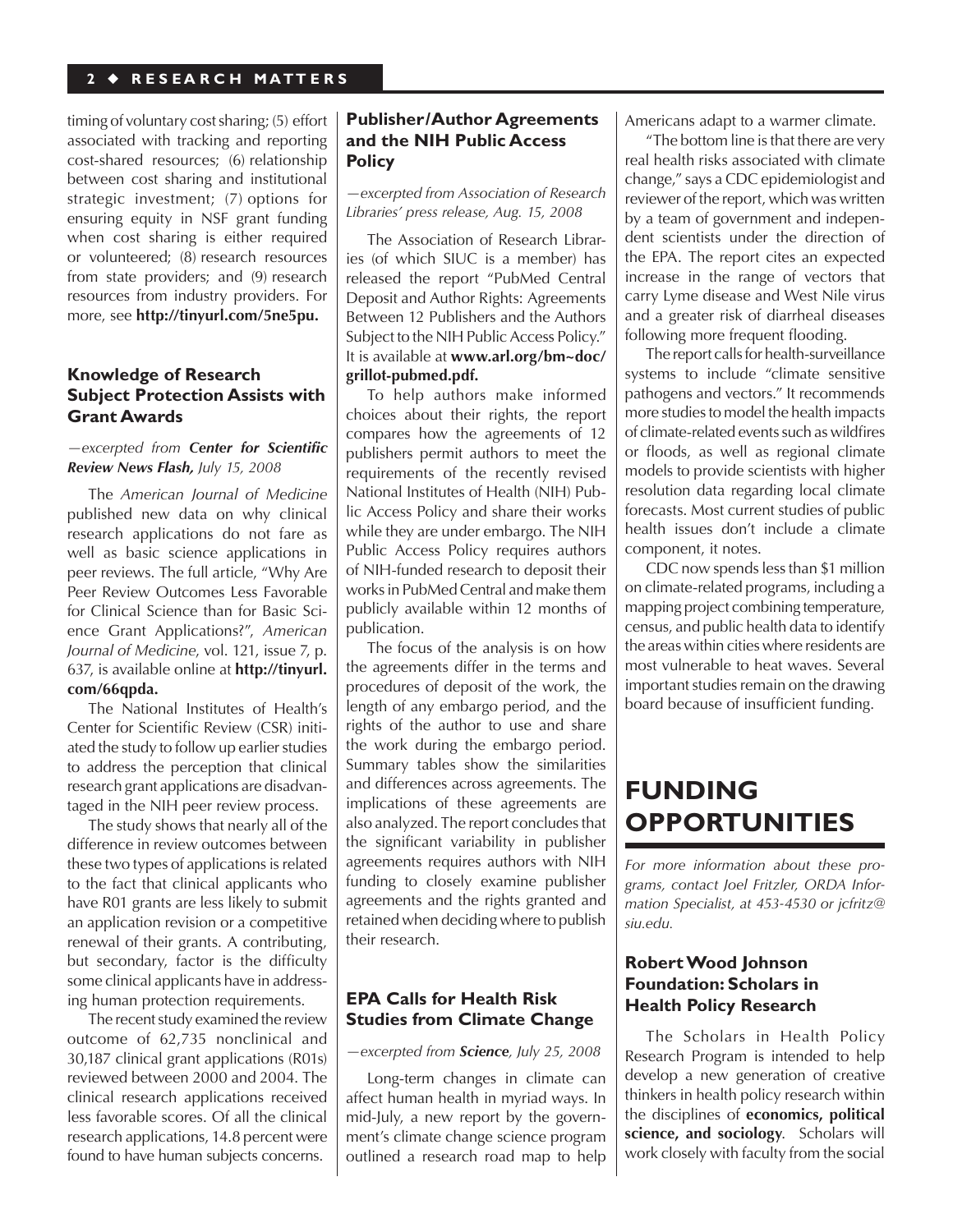<span id="page-3-0"></span>sciences, as well as from medicine, public health, and public policy, in an environment conducive to disciplinary and multidisciplinary learning and collaborative research. The program brings together talented individuals, each rooted in one of the three disciplines, for the express purpose of learning about health, health policy, and the perspectives of the other two disciplines.

 Recent graduates of doctoral programs in economics, political science and sociology, including junior faculty, are invited to apply. Preference will be given to applicants who have not previously worked in the areas of health or health policy research. Up to 12 fellowships will be awarded in this grant cycle. Scholars will receive stipends of \$86,000 for year one and \$89,000 for year two. For additional information, see **www. [rwjf.org/applications/solicited/cfp.](www.rwjf.org/applications/solicited/cfp.jsp?ID=20322) jsp?ID=20322** or contact the foundation (617-353-9220, rwjf@bu.edu).

**DEADLINE:** Oct. 22

## **NIH: Reducing Risk Behaviors by Promoting Positive Youth Development**

 The National Institutes of Health is soliciting grant applications (R01 and R03) that propose to enhance understanding of effective positive youth development programs and the mechanisms responsible for positive health and developmental outcomes.

 For R01 projects, this will be accomplished through the development, implementation, and evaluation of new or improved positive youth development programs, the evaluation of existing "successful" programs, or the evaluation of effective, evidence-based, genderinclusive programs that are adapted, translated, or disseminated for new populations of youth and adolescents.

For R03 projects, studies may include the evaluation of particular components of new or existing youth development programs thought to be responsible for positive development; the examination of child and adolescent assets, behaviors, and development that influence positive youth trajectories; and the evaluation of family, community, or social assets and liabilities that contribute to or hamper youth development.

 Investigators and/or colleagues should have a strong knowledge of child development. The R03 grant mechanism supports a variety of projects including pilot and feasibility studies; secondary analysis of existing data; small, self-contained research projects; development of research methodology; and development of new research technology. The R03 small grant mechanism is intended to support small-scale research projects that can be carried out in two years or less with limited resources.

For additional information, see **[http://](http://grants.nih.gov/grants/guide/pa-files/PA-08-241.html) [grants.nih.gov/grants/guide/pa-files/](http://grants.nih.gov/grants/guide/pa-files/PA-08-241.html)** [PA-08-241.html](http://grants.nih.gov/grants/guide/pa-files/PA-08-241.html) for R01 projects and **[http://grants.nih.gov/grants/guide/pa](http://grants.nih.gov/grants/guide/pa-files/PA-08-242.html)[files/PA-08-242.html](http://grants.nih.gov/grants/guide/pa-files/PA-08-242.html)** for R03 projects, or contact Lynne Haverkos (301-435-6881, haverkol@mail.nih.gov) or Frank Perna (301-451-9477, pernafm@mail.nih.gov).

**DEADLINES:** R01—Oct. 5; R03— Oct. 16

# **NIH: Chronic Fatigue Syndrome: Pathophysiology and Treatment**

 The National Institutes of Health is soliciting applications that propose to examine the etiology, diagnosis, pathophysiology, and treatment of chronic fatigue syndrome (CFS), also known as myalgic encephalomyelitis (ME/CFS), in diverse groups and across the lifespan. Innovative applications that address gaps in the understanding of the environmental and biological risk factors, the determinants of heterogeneity among patient populations, and the common mechanisms influencing the multiple body systems that are affected in CFS are encouraged.

 The NIH is particularly interested in funding interdisciplinary research that will enhance our knowledge of the disease process and provide evidence-based solutions to improve the diagnosis, treatment, and quality of life of all persons with CFS.

 This FOA is using the Research Project Grant (R01) award mechanism and the Exploratory/Developmental (R21) grant mechanism.

For more information about the R01 program, see **[http://grants.nih.gov/](http://grants.nih.gov/grants/guide/pa-files/PA-08-246.html) [grants/guide/pa-files/PA-08-246.html](http://grants.nih.gov/grants/guide/pa-files/PA-08-246.html)**.

 For more information about the R21 program, see **[http://grants.nih.gov/](http://grants.nih.gov/grants/guide/pa-files/PA-08-247.html) [grants/guide/pa-files/PA-08-247.html](http://grants.nih.gov/grants/guide/pa-files/PA-08-247.html)**.

There are 12 NIH units participating in this program. For a list of contacts, see **[http://grants.nih.gov/grants/guide/pa](http://grants.nih.gov/grants/guide/pa-files/PA-08-246.html#SectionVII)[files/PA-08-246.html#SectionVII](http://grants.nih.gov/grants/guide/pa-files/PA-08-246.html#SectionVII)**.

**DEADLINES:** R01—Oct. 5; R21— Oct. 16

## **National Geographic Society: Young Explorers**

 Young Explorers Grants (YEG) offer opportunitiesto individuals between the ages of 18 and 25 to pursue research, conservation, and exploration-related projects in Anthropology, Archaeology, Conservation Biology, Environmental Conservation, Environmental Sciences, Geography, Mathematics and Technology, Natural and Physical Sciences, Oceanography, or Paleontology consistent with National Geographic's existing grant programs, including theCommittee for Research and Exploration (CRE), the Expeditions Council (EC), and the Conservation Trust (CT).

 The CRE funds hypothesis-based scientific research. The CT funds innovative and applied approaches to conservation with potential for global application. The EC funds exploration and adventure around the world.

 These grants vary in amount depending on significance of the project, though most range between \$2,000 and \$5,000. For additional information, see **www. [nationalgeographic.com/field/grants](www.nationalgeographic.com/field/grants-programs/yeg-application.html)programs/yeg-application.html** or contact the appropriate NGS group: CRE (cre@ngs.org), EC(council@ngs.org), or CT (conservationtrust@ngs.org).

**DEADLINE:** Open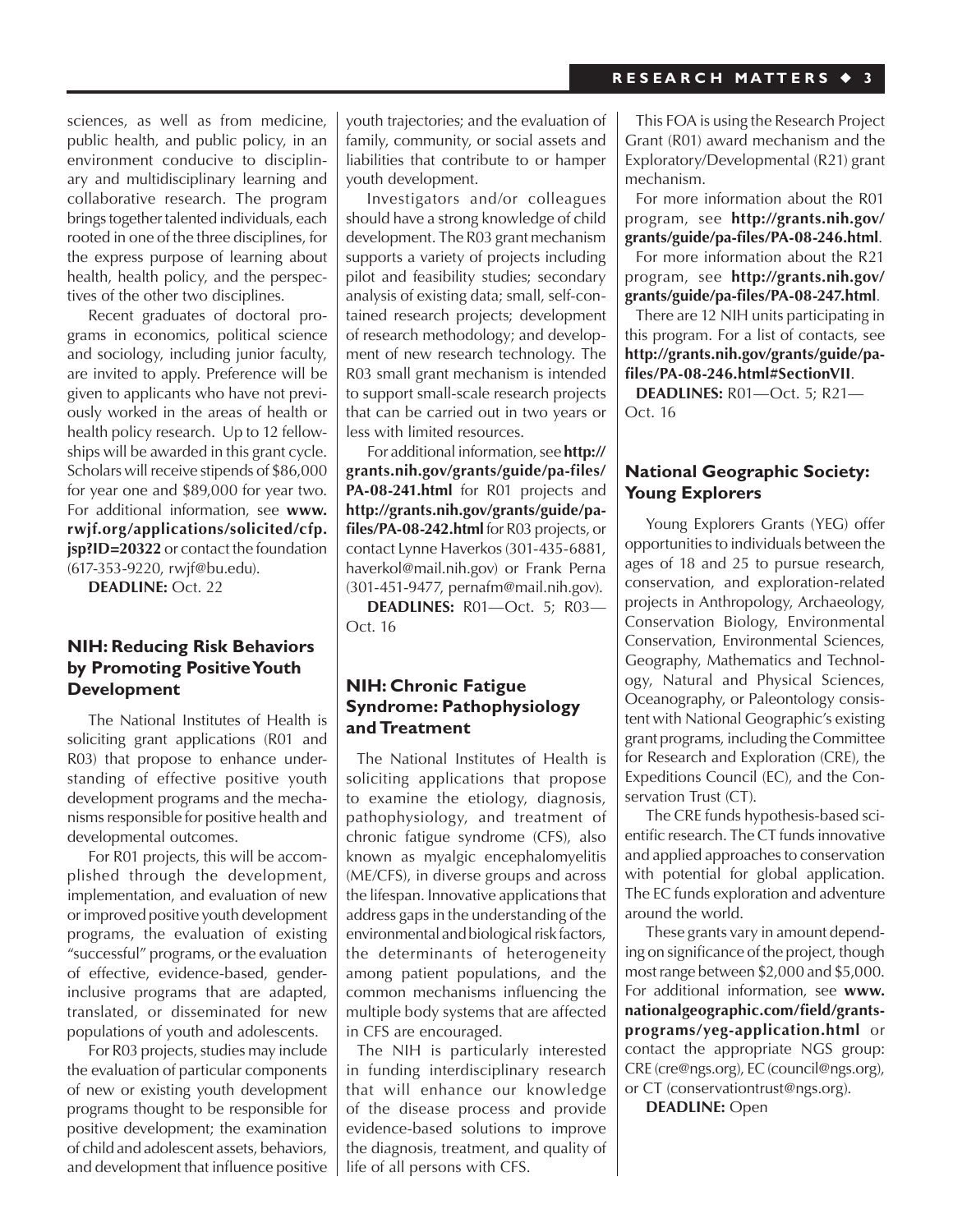# <span id="page-4-0"></span>**NATO: Science for Peace - Applied R&D**

 The NATO Programme for Security Through Science (STS) offers support for international collaboration between scientists of the countries of the Euro-Atlantic Partnership Council or the Mediterranean Dialogue. The aim of the STS is to contribute to security, stability, and solidarity among nations by applying cutting-edge science to problem solving. Research topics supported are in areas of defense against terrorism, and countering other threats to security. Partner-country priorities are also taken into account.

 Science for Peace (SfP) grants offer support for applied research and development projects in Partner and Mediterranean Dialogue countries, to cover project-related costs such as scientific equipment, computers, software, and training of project personnel. Only projects in the security-related priority research topics will be supported. Projects may be a maximum of three years' duration.

Although there are no formal upper and lower limits to the level of funds that may be requested from NATO for individual projects, the average amount awarded in the past has been between €250,000 and €300,000 per project. For more information, see **www.nato. [int/science/nato\\_funded\\_activities/](www.nato.int/science/nato_funded_activities/grant_mechanisms.htm)** grant mechanisms.htm or contact the Science for Peace and Security Programme (science@hq.nato.int).

**DEADLINE:** Nov. 1

# **NSF & DOD: Social and Behavioral Dimensions of National Security, Conflict, and Cooperation**

 The National Science Foundation and the Department of Defense are initiating a university-based social and behavioral science research activity, as part of the Minerva Initiative launched by the Secretary of Defense, that focuses on areas of strategic importance to U.S. national security policy. NSF and DOD intend (1) to develop the DOD's social and human science intellectual capital in order to enhance its ability to address future challenges; (2) to enhance the DOD's engagement with the social science community; and (3) to deepen the understanding of the social and behavioral dimensions of national security issues.

 In pursuit of these objectives, NSF and DOD will bring together universities, research institutions, and individual scholars and will support disciplinary, interdisciplinary, and collaborative projects addressing areas of strategic importance to national security policy.

 Proposals are to be submitted directly to NSF as described in the solicitation. It is estimated that 10 to 15 awards will be made (1-5 Workshops, 8-10 Small Awards, and 1-3 Large Awards) from an anticipated funding amount of \$8 million.

 For information about this program, see **www.nsf.gov/pubs/2008/nsf08594/ [nsf08594.htm?govDel=USNSF\\_25](www.nsf.gov/pubs/2008/nsf08594/nsf08594.htm?govDel=USNSF_25)** or contact Amber Story (703-292-7249, astory@nsf.gov) or Jonathan Leland (703- 292-7285, jleland@nsf.gov).

**DEADLINES:** Letters of Intent (**required** for Small or Large Award proposals)— Sept. 30; Full Proposals—Oct. 30

## **NSF: Graduate Research Fellowship Program (GRFP)**

 The purpose of the National Science Foundation's Graduate Research Fellowship Program is to ensure the vitality of the scientific and technological workforce in the United States and to reinforce its diversity. The program recognizes and supports outstanding graduate students in the relevant science, technology, engineering, and mathematics disciplines who are pursuing research-based master's and doctoral degrees.

 NSF Fellows are expected to become knowledge experts who can contribute significantly to research, teaching, and innovations in science and engineering. These individuals will be crucial to maintaining and advancing the nation's technological infrastructure and national security as well as contributing to the economic well being of society at large.

 NSF Graduate Research Fellowships are intended for individuals in the early stages of their graduate study. All applicants are expected to have adequate preparation to begin graduate-level study and research by summer or fall 2009. In most cases, this will be demonstrated by a bachelor's degree earned prior to fall 2009.

**Applications must be submitted by the prospective fellow**. Applicants must register with Fastlane (**www.fastlane.nsf. gov;** contact ORDA) prior to submitting an application and must affiliate with an accredited U.S. university, college, or nonprofit academic institution or appropriate international institution of higher education offering advanced degrees in science, technology, engineering, and mathematics prior to activating the fellowship award.

 NSF welcomes and encourages applications from all U.S. citizens, nationals and permanent residents including those who belong to underrepresented populations in the sciences, those with disabilities, and people from all geographic and economic backgrounds attending any accredited institution while pursuing NSF-supported fields of study.

 It is estimated that 900 to 1,600 awards will be made from an anticipated funding amount of \$64.8 million.

 For more information about this program, see **[www.nsf.gov/pubs/2008/](www.nsf.gov/pubs/2008/nsf08593/nsf08593.htm) nsf08593/nsf08593.htm** or contact William Hahn (703-292-8545, whahn@ nsf.gov) or the GRFP Center (866-673- 4737, help@nsfgrfp.org).

**DEADLINES:** Interdisciplinary Fields of Study—Nov. 3; Mathematical Sciences & CISE—Nov. 5; Social Sciences, Psychology, & Geosciences—Nov. 6; Life Sciences—Nov. 7; Chemistry & Physics—Nov. 10; Engineering—Nov. 12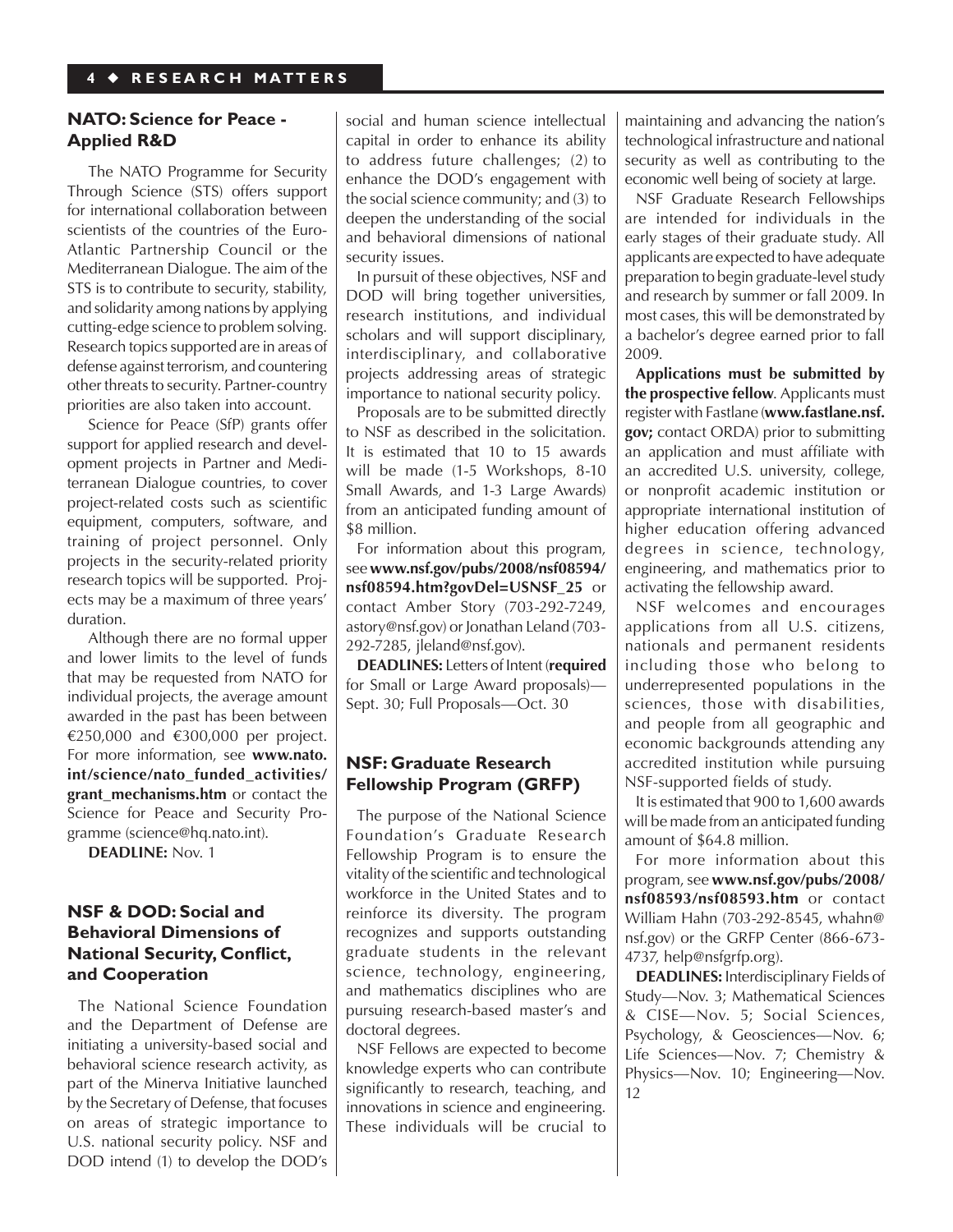# **NSF: CHE-DMR-DMS Solar Energy Initiative**

 The purpose of the National Science Foundation's**CHE**(DivisionofChemistry)**- DMR** (Division of Materials Research)**- DMS** (Division of Mathematical Sciences) **Solar Energy Initiative** is to support interdisciplinary efforts by groups of researchers to address the scientific challenges of highly efficient harvesting, conversion, and storage of solar energy.

 Groups **must include** three or more co-principal Investigators; one must have demonstrated high expertise in chemistry, a second in materials research, and a third in mathematical sciences.

 The goal here is to create a new modality of linking the mathematical with the chemical and materials sciences to develop transformative paradigms in an area of much activity but largely incremental advances. Successful proposals will offer potentially transformative projects and new concepts based on the integrated expertise and synergy from the three disciplinary communities.

 It is estimated that 3 to 10 awards will be made from an anticipated amount of \$5 million.

 For additional information about this program, see **www.nsf.gov/ pubs/2008/nsf08598/nsf08598. htm?govDel=USNSF\_25** or contact Carol Bessel (CHE; 703-292-4945, cbessel@nsf.gov), Hans Kaper (DMS; 703-292-4859, hkaper@nsf.gov), or Andrew Lovinger (DMR; 703-292-4933, alovinge@nsf.gov).

**DEADLINES: Preliminary Proposals (required)—**Dec. 16; Full Proposals— March 9

# **Grant Deadlines**

*October and November 2008*

*Information on many of the following programs is available from the Community of Science grants database at* **www.cos.com** *or from* **www.grants.gov.** *For web links to programs, contact Joel Fritzler (453-4530, jcfritz@siu.edu) or see the "External Funding" pages on ORDA's website.*

#### **October 2008**

#### **Federal Programs**

#### **Agriculture**

Oct 08 CSREES: Animal Protection and Biosecurity

#### **Commerce**

- Oct 17 NOAA: Coastal Management Fellowship
- Oct 31 NOAA: Community-Based Marine Debris Prevention and Removal

#### **Energy**

Oct 14 NETL: Pre-Combustion Carbon Capture Technologies for Coal-Based Gasification Plants

# **EPA**

Oct 17 National Risk Management Research Laboratory— Advanced Decentralized Water/Energy Network Design for Sustainable Infrastructure

#### **Health and Human Services**

- Oct 01 NIMH: Research Education **Grants**
- Oct 05 NIDCD: Epidemiological Research on Disorders of Hearing, Balance, Smell, Taste, Voice, Speech, and Language
- Oct 05 NIDDK: Identifying and Reducing Diabetes and Obesity-Related Health Disparities Within Healthcare Systems

# **HHS cont.**

- Oct 05 NIH: Community Participation in Research; Genetic Susceptibility & Variability of Human Structural Birth Defects; Developmental Biology and Regeneration of the Liver
- Oct 05 NIMH: Deep Sequencing and Haplotype Profiling of Mental Disorders
- Oct 05 NLM: Express Research Grants in Biomedical Informatics
- Oct 05 SAMHSA: Reducing Mental Illness Stigma and Discrimination
- Oct 10 NHLBI: Targeted Approaches to Weight Control for Young Adults
- Oct 12 AHRQ: Independent Scientist Award
- Oct 12 CDC: Career Development in Occupational Safety and Health Research
- Oct 12 NCI: Cancer Prevention, Control, Behavioral, and Population Sciences Career Development
- Oct 12 NIAAA: Career Transition Award
- Oct 12 NIEHS: Short-Term Career Development Award in the Environmental Health Sciences for Established Investigators
- Oct 15 FDA: Small Scientific Conferences
- Oct 16 AHRO & CDC: Small Research Grants
- Oct 16 NCI: Immunoregulation of Gastrointestinal Carcinogenesis (R01 & R21)
- Oct 16 NIDA: Early Career Award in Chemistry of Drug Abuse and Addiction; Behavioral Science Track Award for Rapid Transition
- Oct 16 NIH: Planning Grants for Translational Research for the Prevention and Control of Diabetes and Obesity
- Oct 17 NHLBI: Small Grants for Lung Tissue Research

# **R E S E A R C H M A T T E R S** ◆ **5**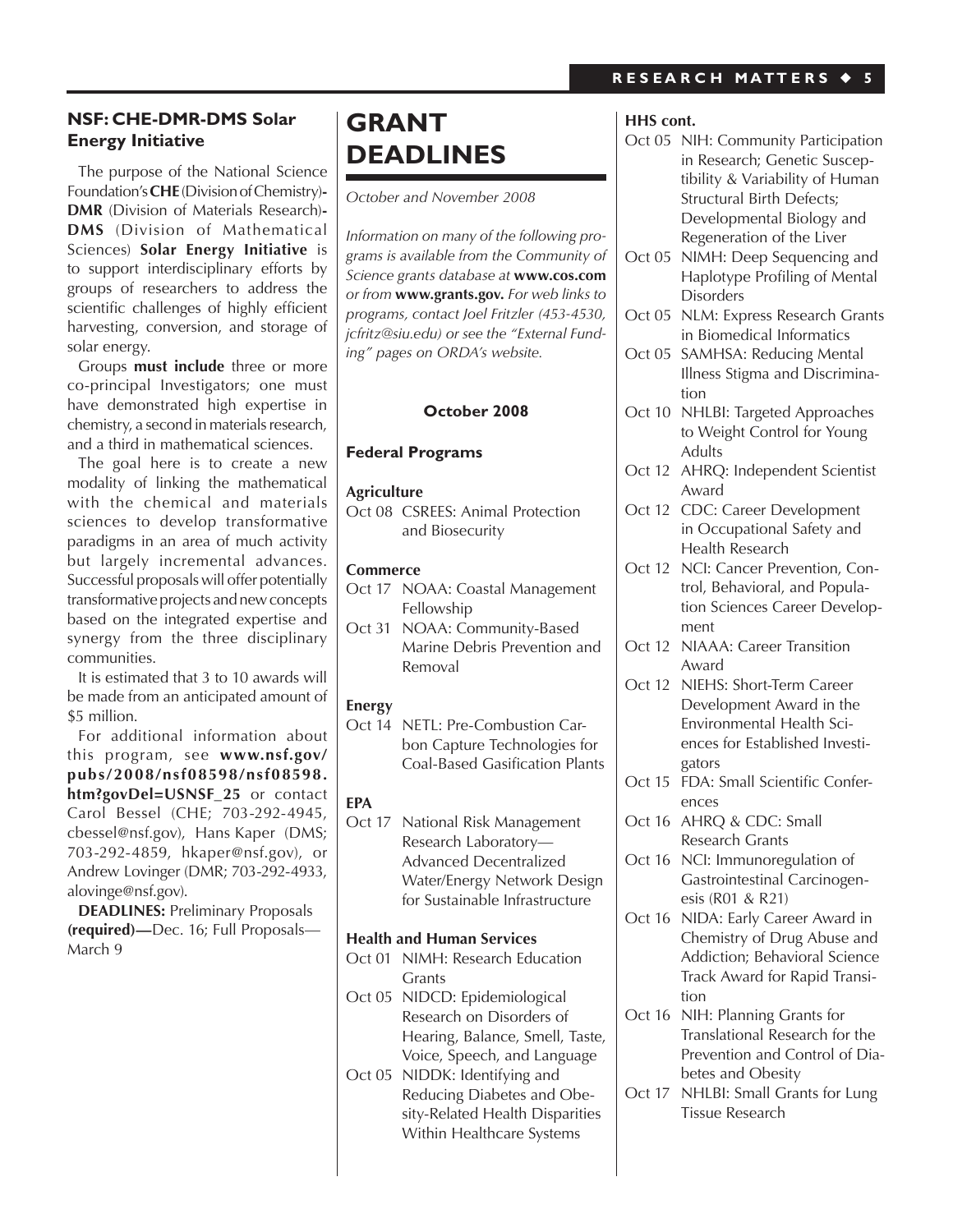# **6** ◆ **R E S E A R C H M A T T E R S**

#### **HHS cont.**

- Oct 21 NIGMS: Centers for Innovation in Membrane Protein Production for Structure Determination
- Oct 23 NIAMS: Small Grant Program for New Investigators
- Oct 24 NIGMS: National Centers for Systems Biology
- Oct 30 NIA: Centers on the Demography and Economics of Aging
- Oct 31 NIA: Roybal Centers for Translational Research on Aging
- Oct 31 NIEHS: Outstanding New Environmental Scientist Award

#### **NASA**

- Oct 03 ROSES: Lunar Advanced Science and Exploration
- Oct 06 ROSES: MOST U.S. Guest Observer Program—Cycle 1
- Oct 08 ROSES: Concept Studies for Human Tended Suborbital Science
- Oct 17 ROSES: Guest Investigator Studies with C/NOFS

#### **National Archives and Records Administration**

- Oct 01 NHPRC: Detailed Processing Projects
- Oct 06 NHPRC: Strategies and Tools for Archives and Historical Publishing Projects; Professional Development Grants for Archives and Historical Publishing
- Oct 15 NHPRC: Transcribing the Founders' Papers for Online Access: Pilot Project

#### **National Endowment for the Arts**

Oct 05 Partnership Agreements for National Service

#### **National Science Foundation**

Oct 01 ENG: Engineering Design and Innovation; Manufacturing and Construction of Machines and Equipment; Materials Processing and Manufacturing; Hazard Mitigation and Structural Engineering; Operations Research; Nanomanufacturing

#### **NSF cont.**

- Oct 01 MPS: Joint DMS/NIGMS Initiative to Support Research in the Area of Mathematical Biology
- Oct 07 ENG: Power, Controls, and Adaptive Networks
- Oct 07 MPS: Analysis Program; Foundations; Algebra, Number Theory, and Combinatorics
- Oct 15 GEO: Paleo Perspectives on Climate Change; Geospace Environment Modeling
- Oct 15 SBE: Sociology
- Oct 16 EHR: Advanced Technological Education
- Oct 17 CISE: Multicore Chip Design and Architecture
- Oct 22 MPS: Plasma Physics; NSF/ DOE Partnership in Basic Plasma Science and Engineering
- Oct 30 All Areas: Accelerating Discovery in Science and Engineering Through Petascale Simulations and Analysis
- Oct 31 CISE: Information and Intelligent Systems: Core Programs
- Oct 31 ENG: Partnerships for Innovation

#### **National Security Agency**

Oct 15 MSP (Mathematical Sciences Program): Various Grants; Conferences, Workshops, and Special Situations

#### **State Dept.**

Oct 15 Fulbright Teacher Exchange

#### **Other Programs**

# **American Academy of Arts and Sciences**

Oct 17 Visiting Scholars Program

#### **American Cancer Society**

Oct 15 Research Scholar Grants: Basic, Preclinical, Clinical, and Epidemiology; Cancer Control—Health Services and Health Policy; Cancer Control—Psychosocial and Behavioral

#### **Amer. Cancer Society cont.**

Oct 15 Mentored Research Scholar Grants in Applied and Clinical Research; Postdoctoral Fellowships

#### **American Council for International Education**

Oct 01 Combined Research and Language Training; Special Initiatives Fellowships; Southeast Europe Research; Southeast Europe Language Program

#### **American Council of Learned Societies**

(Humanities & Social Sciences) Oct 02 Various Fellowships

#### **American Society of Microbiology**

Oct 15 Indo-U.S. Professorships in Microbiology

# **American Society of Nephrology**

Oct 01 Basic Science Travel Grants

#### **Association for Asian Studies**

Oct 01 Travel Within the U.S.; Short-Term Travel to Japan; Small Conference on Japanese Studies; Short-Term Travel to Korea

#### **Association for Women in Mathematics**

Oct 01 Travel Grants for Women Researchers

#### **Beckman Foundation**

(Chemical & Life Sciences) Oct 01 Young Investigators Program

#### **Belgian American Educational Foundation**

Oct 31 Fellowships for Study or Research in Belgium

#### **Burroughs Wellcome Fund**

(Biomedical Sciences) Oct 01 Career Awards for Medical **Scientists** 

#### **Chiang Ching-Kuo Foundation for International Scholarly Exchange**

Oct 15 Various Fellowships/Grants for Asian Studies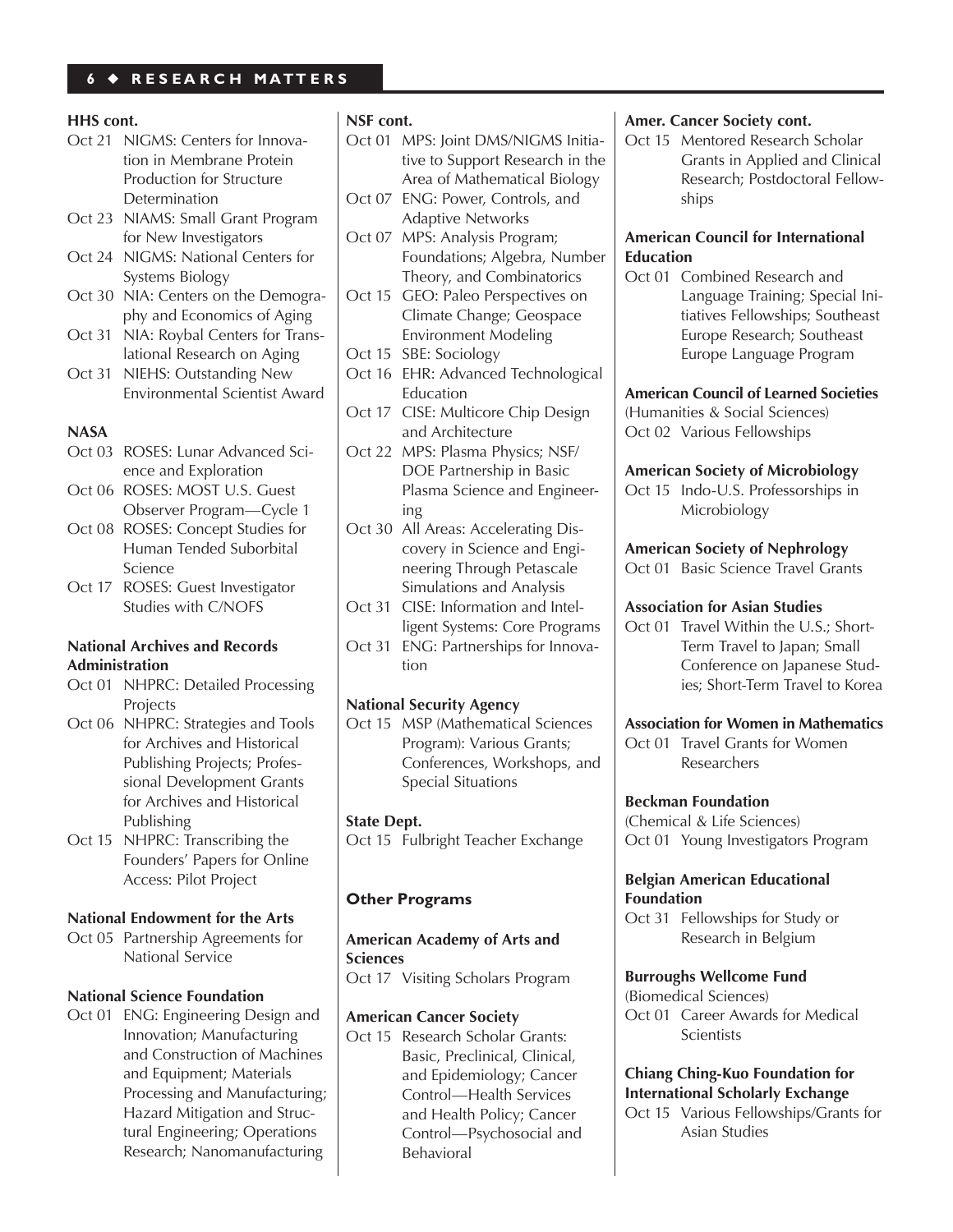#### **Filson Historical Society** Oct 15 Fellowships

**Francis Families Foundation** Oct 17 Pulmonary Research Fellowship

## **(Alexander von) Humboldt Foundation**

Oct 31 German Chancellor Scholarship Programme for Prospective Leaders from the U.S. (any profession or field of study)

#### **(Robert Wood) Johnson Foundation**

Oct 22 Scholars in Health Policy Research (within the disciplines of economics, political science, and sociology)

#### **KIDNEEDS**

Oct 31 Membranoproliferative Glomerulonephritis Type II (MPG-NII: Dense Deposit Disease)

#### **National Kidney Foundation**

Oct 15 Council on Renal Nutrition: Research Grants

# **National Organization for Hearing Research Foundation**

Oct 17 Grants

## **Pharmaceutical Research and Manufacturers of America Foundation**

Oct 01 Research Starter Grant in Health Outcomes; Sabbatical Fellowship in Health Outcomes

**Pulmonary Hypertension Association**

```
Oct 12 Supplemental Funding
```
# **Skin Cancer Foundation**

Oct 01 Research Pilot Projects

# **Society for Academic Continuing Medical Education**

Oct 01 Philip Manning Research Grant in Continuing Medical Education

**Society for Progressive Supranuclear Palsy** Oct 01 Research Grants

**Society of Toxicology** Oct 09 Minority Undergraduate Student and Advisor Awards; Traveling Lectureship Awards

**U.S./Indonesia Society** (Indonesian/United States Political and Economic Relations) Oct 31 Sumitro Fellows

## **Whitehall Foundation**

(Life Sciences) Oct 01 Research Grants

#### **November 2008**

## **Federal Programs**

#### **Agriculture**

Nov 15 CSREES: Animal Reproduction; On-Farm Research

Nov 26 CSREES: Arthropod and Nematode Biology and Management (A): Organismal and Population Biology

#### **Commerce**

Nov 01 NOAA: National Estuarine Research Reserve: Graduate Research Fellowship Program

# **Congressional-Executive Commission on China**

Nov 01 Internships at the CECC

#### **Defense**

- Nov 13 DARPA: Synthetic Aperture LADAR for Tactical Imaging
- Nov 24 DTRA: Basic Research for Combating Weapons of Mass **Destruction**

# **Energy**

- Nov 03 Lawrence Livermore National Laboratory: Lawrence Fellowship
- Nov 05 Argonne National Laboratory: Postdoc Fellowships

# **R E S E A R C H M A T T E R S** ◆ **7**

#### **EPA**

Nov 14 OSWER: Brownfields Assessment & Cleanup

#### **Health and Human Services**

- Nov 01 NHLBI: Resequencing and Genotyping Service
- Nov 03 NIA: Interventions to Remediate Age-Related Cognitive **Decline**
- Nov 10 NIAID: Highly Innovative Tactics to Interrupt Transmission of HIV
- Nov 14 NICHD: Studies of Antimicrobial and Prebiotic Activity of **Oligosaccharides**
- Nov 15 NINDS: Research Supplements to Promote Re-Entry into Biomedical and Behavioral Research Careers
- Nov 17 NIAID: B Cell Epitope Discovery and Mechanisms of Antibody Protection
- Nov 19 NICHD: Population Research Infrastructure Program
- Nov 19 NIH: Outcomes and Cost-Effectiveness Studies of CAM Using Existing Practice-Based Research Networks
- Nov 20 NIH: Assay Development for High Throughput Molecular Screening
- Nov 21 NCI: Small Grants Program for Cancer Epidemiology
- Nov 21 NIMH: Prevention of Trauma-Related Adjustment and Mental Disorders in High-Risk **Occupations**
- Nov 24 NIH: Improving Effectiveness of Smoking Cessation Interventions and Programs in Low-Income Adult Populations
- Nov 25 NICHD: Limited Competition: Study of Attitudes and Factors Affecting Infant Care
- Nov 26 NIDCR: Translational Application of Gene Silencing Strategies to Oral and Craniofacial **Disorders**
- Nov 28 NIDDK: Digestive Diseases Research Core Centers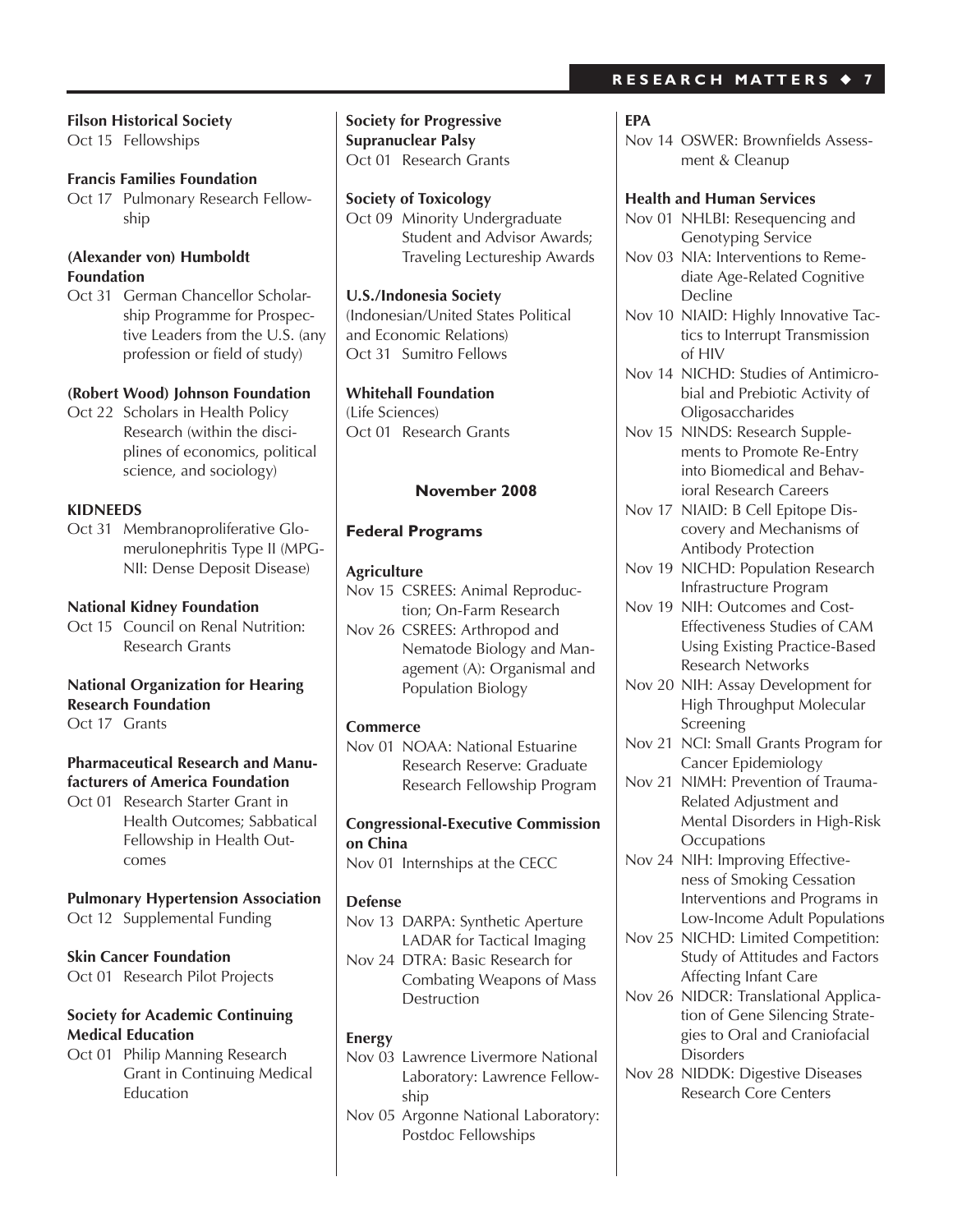# **8** ◆ **R E S E A R C H M A T T E R S**

**National Endowment for the Humanities**  Nov 05 Collaborative Research

**National Gallery of Art** Nov 15 Center for Advanced Study in the Visual Arts: Various Fellowships

**National Holocaust Memorial Museum** Nov 26 Various Fellowships

 **National Museum of Natural History** Nov 01 Collection Study Grants

#### **National Science Foundation**

- Nov 03 EHR: Graduate Research Fellowship Program
- Nov 04 MPS: Geometric Analysis; Topology

Nov 04 OCI: TeraGrid Phase III: eXtreme Digital Resources for Science and Engineering

- Nov 07 MPS: Metals; Polymers; Electronic Materials; Condensed Matter and Materials Theory; Biomaterials; Probability
- Nov 13 OCI: Sustainable Digital Data Preservation and Access Network Partners
- Nov 15 GEO: Earth Sciences Research—Continental Dynamics

Nov 15 MPS: Applied Mathematics

- Nov 17 ENG: Research Experiences for Teachers in Engineering Nov 18 Dynamics of Coupled Natural
- and Human Systems
- Nov 30 MPS: Analytical and Surface Chemistry; Organic and Macromolecular Chemistry; Inorganic, Bioinorganic, and Organometallic Chemistry; Physical Chemistry

#### **Smithsonian Institution**

- Nov 01 Hirshhorn Museum: Internships
- Nov 15 Freer Gallery of Art, Sackler Gallery, and Tropical Research Institute: Internships
- Nov 15 Tropical Research Institute: Short-Term Fellowships

# **Other Programs**

#### **American Council of Learned Societies**

Nov 12 American Research in the

Humanities in China Nov 14 Translation Grants and Postdoctoral Fellowships (archaeology and early history of East and Southeast Asia) **American Institute of Physics** Nov 01 AIP/State Dept. Science

Fellowships

# **American-Scandinavian Foundation** Nov 01 Awards for Study in

**Scandinavia** 

# **American Society of Nephrology**

Nov 14 Interim Funding for Established Investigators

#### **Burroughs Wellcome Fund**

Nov 03 Investigators in the Pathogenesis of Infectious Disease

**Foundation for Child Development** Nov 05 Young Scholars Program

#### **Foundation for Educational Exchange Between Canada and the U.S.**

Nov 15 Canada-U.S. Fulbright Visiting Research Chairs; Traditional Fulbright Scholar Awards

#### **German Academic Exchange Service** Nov 01 Group Study Visits

Nov 15 Study Scholarship

**Metropolitan Museum of Art** Nov 07 Fellowships

#### **North Atlantic Treaty Organization**

Nov 01 Science for Peace Project Grants—Support for Applied R&D; Collaborative Linkage Grants; Advanced Research Workshops; Advanced Study Institutes

## **Organic Farming Research Foundation**

Nov 17 Research Grants

#### **U.S.–Israel Binational Science Foundation**

Nov 17 Start-Up & Cooperative Research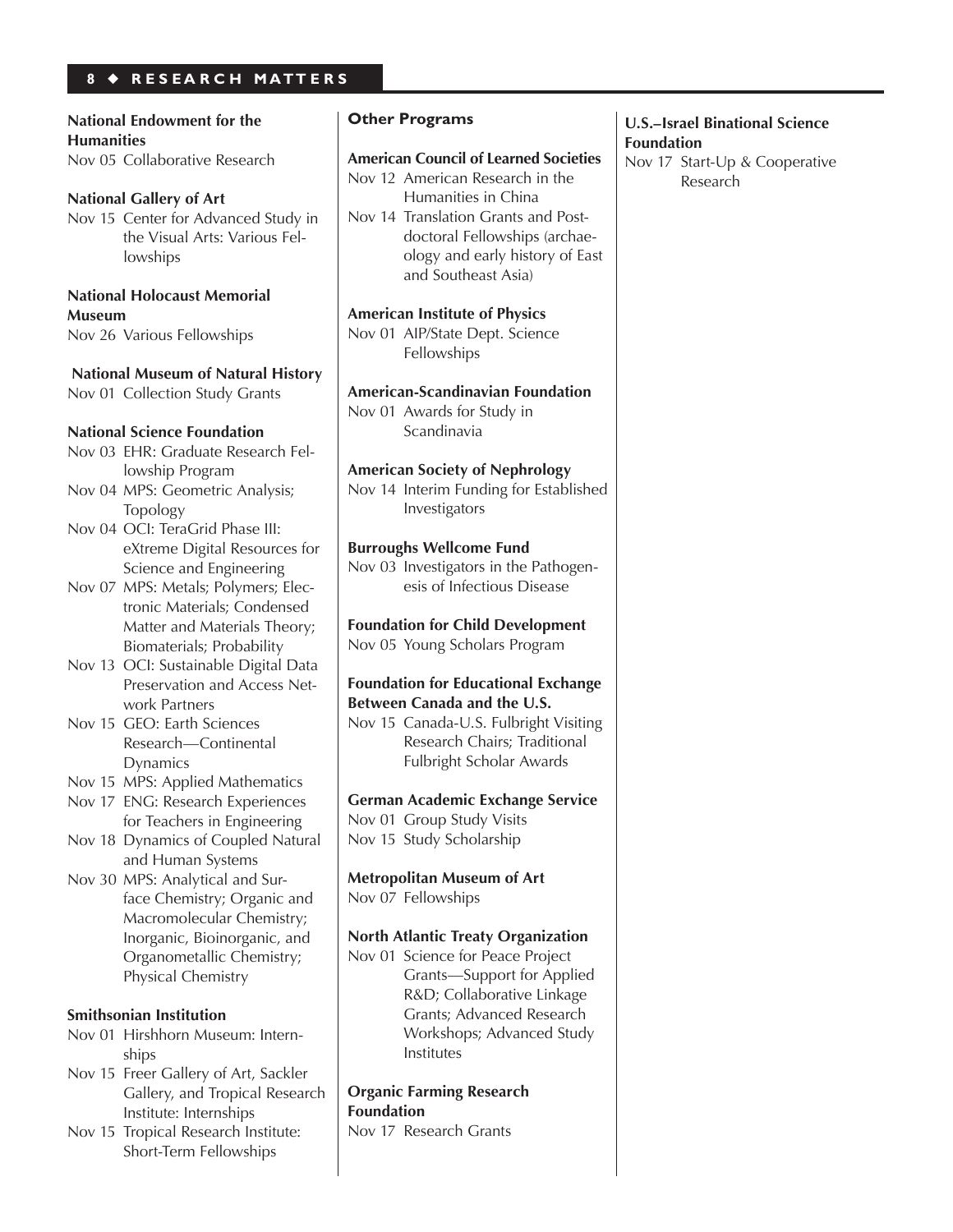# **AWARDS PROCESSED**

*Externally funded grants and contracts processed during August 2008*

| Title                                                                                                                                        | Investigator(s) | Department(s)                                      | Agency                                                  | Award     |
|----------------------------------------------------------------------------------------------------------------------------------------------|-----------------|----------------------------------------------------|---------------------------------------------------------|-----------|
| <b>Research Awards</b>                                                                                                                       |                 |                                                    |                                                         |           |
| *Expansion of Ethanol Production:<br>Evaluation of Costs and Benefits to<br>Rural Communities in the Upper<br>Mississippi River Basin        | S. Secchi       | Agribusiness Economics                             | lowa State U<br>(USDOE/USDA)                            | \$141,269 |
| *Effect of Distiller's Grains on Beef<br>Cow Dystocia and Conception                                                                         | R. Atkinson     | Animal Science, Food and<br>Nutrition              | U of I/C-FAR (IDA)                                      | \$66,919  |
| *Effect of Distiller's Grains on Fatty<br>Acid Composition and Meat Quality<br>in Steers                                                     | R. Atkinson     | Animal Science, Food and<br>Nutrition              | U of I/C-FAR (IDA)                                      | \$52,966  |
| *Novel Cardiovascular Benefits of a<br>Diet Enriched in Both Soy Oil and<br>Soy Isoflavones                                                  | W. Banz         | Animal Science, Food and<br>Nutrition              | U of I/C-FAR (IDA)                                      | \$125,260 |
| School Meals Initiative FY 2009                                                                                                              | J. Endres       | Animal Science, Food and                           | ISBE (USDA)                                             | \$195,475 |
|                                                                                                                                              | P. Welch        | Nutrition<br>Animal Science, Food and<br>Nutrition |                                                         |           |
| First-Principles Study of Light-Metal<br>Complex Hydrides as Potential<br>Hydrogen-Storage Materials                                         | Q. Ge           | Chemistry                                          | American Chemical<br>Society/Petroleum<br>Research Fund | \$17,000  |
| *Early Clock Architecture for High<br>Performance Busses                                                                                     | S. Tragoudas    | Electrical and Computer<br>Engineering             | Intel Corporation                                       | \$35,000  |
| *Pattern Matching Acceleration Using<br>Intel Tolapai Platform                                                                               | N. Weng         | Electrical and Computer<br>Engineering             | Intel Corporation                                       | \$25,000  |
| *Novel Methods to Improve Spinal<br>Implants and Instrumentation                                                                             | J. Don          | Mechanical Engineering<br>and Energy Processes     | Clipius Technologies                                    | \$18,363  |
| *Measurement of Coal Core<br>Properties Under Field Replicated<br>Conditions                                                                 | S. Harpalani    | Mining and Mineral<br>Resources Engineering        | ConocoPhillips                                          | \$160,000 |
| Assessing Fire for Control of Exotic<br>Chinese Tallow in the Marshes of the<br>Barataria Preserve                                           | L. Battaglia    | Plant Biology                                      | <b>USDI/National Park</b><br>Service                    | \$56,200  |
| ATOL: Collaborative Research: Deep<br>Green Plant Phylogenetics: Novel<br>Analytical Methods for Scaling Data<br>from Genomics to Morphology | K. Renzaglia    | Plant Biology                                      | <b>NSF</b>                                              | \$7,000   |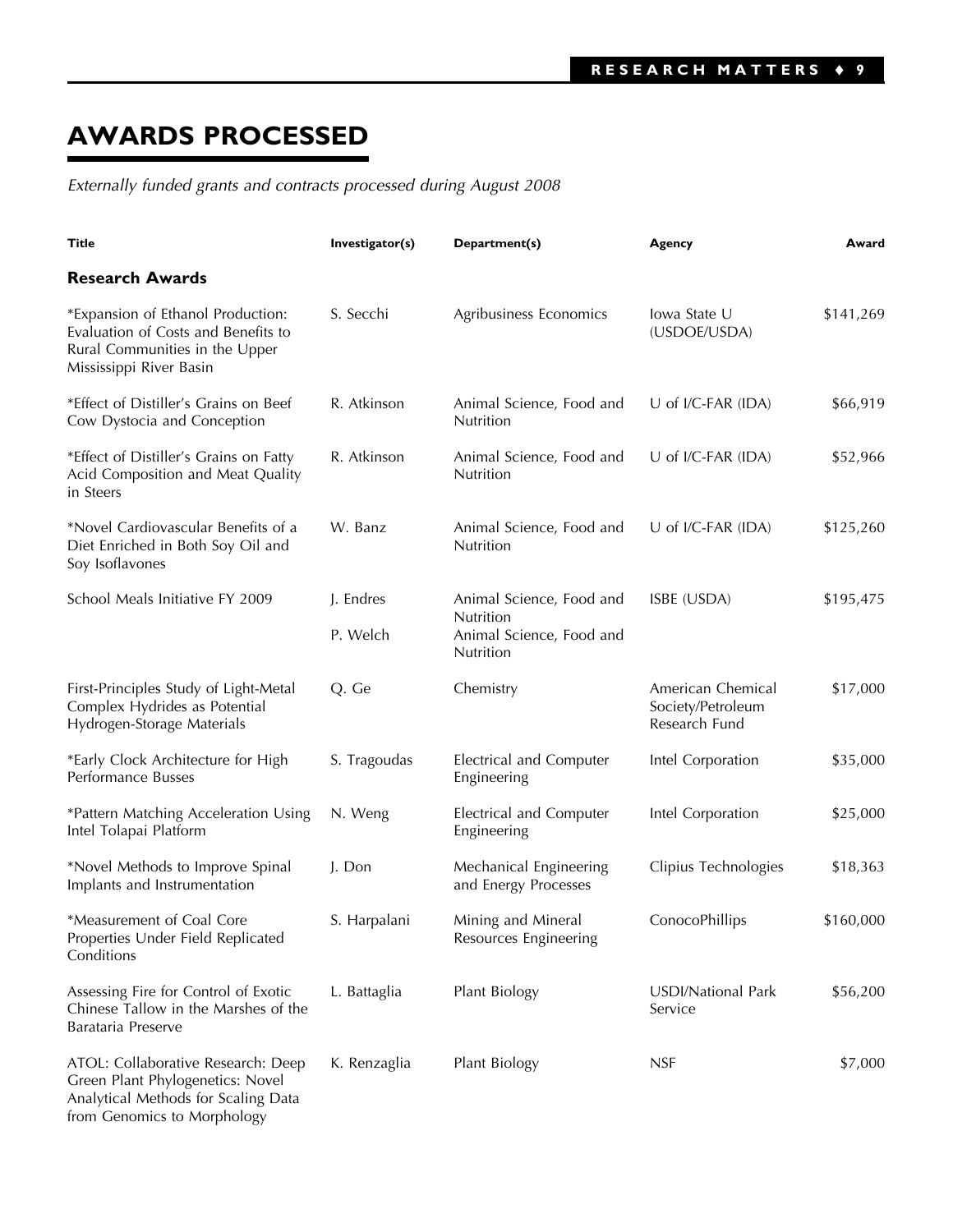# **10** ♦ **RESEARCH MATTERS**

| Title                                                                                                                                 | Investigator(s)            | Department(s)                                              | Agency                                                   | Award     |
|---------------------------------------------------------------------------------------------------------------------------------------|----------------------------|------------------------------------------------------------|----------------------------------------------------------|-----------|
| *The Changing Face of Andean<br>Peatlands: The Effects of Climate and<br>Human Disturbance on Ecosystem<br>Structure and Function     | D. Vitt<br>J. Benavides    | Plant Biology<br>Plant Biology                             | <b>NSF</b>                                               | \$12,000  |
| Screening of Pesticides                                                                                                               | A. Fakhoury<br>J. Bond     | Plant, Soil, & Ag Systems<br>Plant, Soil, & Ag Systems     | Syngenta Crop<br>Protection                              | \$39,500  |
| Soybean Germplasm and Breeding<br>Research Initiative Phase VIII                                                                      | M. Schmidt                 | Plant, Soil, & Ag Systems                                  | $U$ of I (ISA)                                           | \$134,000 |
| Improvement of Early Season Soybean<br>Yield Prediction: Pod Thickness as<br>Predictor of Seed Weight                                 | M. Schmidt<br>C. Schmidt   | Plant, Soil, & Ag Systems<br>Plant, Soil, & Ag Systems     | <b>USDA</b>                                              | \$10,000  |
| *Field Trial Studies                                                                                                                  | B. Young                   | Plant, Soil, & Ag Systems                                  | Monsanto                                                 | \$15,000  |
| <b>Training Awards</b>                                                                                                                |                            |                                                            |                                                          |           |
| Health Education Graduate<br>Assistantships                                                                                           | D. Birch                   | Health Ed and Recreation                                   | Southern Illinois<br>Healthcare                          | \$15,935  |
| Recreational Therapy Graduate<br>Assistantship for Gateway Foundation                                                                 | M. Malkin                  | Health Ed and Recreation                                   | Gateway Foundation                                       | \$5,168   |
| CBAT - Choate-Behavior Analysis and<br>Therapy Collaboration - Graduate<br>Assistantships                                             | P. Davis                   | Rehabilitation Institute                                   | IDHS/CMHDC                                               | \$38,000  |
| Rehabilitation Long-Term Training:<br>Undergraduate Education in<br>Rehabilitation Services at Southern<br><b>Illinois University</b> | R. Rehfeldt<br>P. Davis    | Rehabilitation Institute<br>Rehabilitation Institute       | USED/OSERS                                               | \$75,000  |
| <b>Other Awards</b>                                                                                                                   |                            |                                                            |                                                          |           |
| *Glassblowing Demonstration with<br>Mobile Glass Studio                                                                               | T. Billmark                | Art and Design                                             | <b>IDNR</b>                                              | \$8,823   |
| *My Source Community Impact Grant                                                                                                     | M. Tichenor<br>J. Tichenor | <b>Broadcasting Service</b><br><b>Broadcasting Service</b> | Corporation for Public<br>\$6,000<br><b>Broadcasting</b> |           |
| Teaching with Primary Sources                                                                                                         | J. Hostetler               | College of Education and<br>Human Services                 | Library of Congress<br>\$191,372                         |           |
| Connect SI - State III                                                                                                                | R. Duncan                  | <b>Community Development</b><br>and Outreach               | <b>IDCEO</b>                                             | \$175,000 |
| *University Linkages Program<br>Between Pakistan and Afghanistan                                                                      | <b>B.</b> Klubek           | Plant, Soil, & Ag Systems                                  | USDA/Foreign<br>Agricultural Services                    | \$25,000  |
| *Disability Survey Grant                                                                                                              | M. Baughman                | Public Policy Institute                                    | <b>IDHFS</b>                                             | \$10,000  |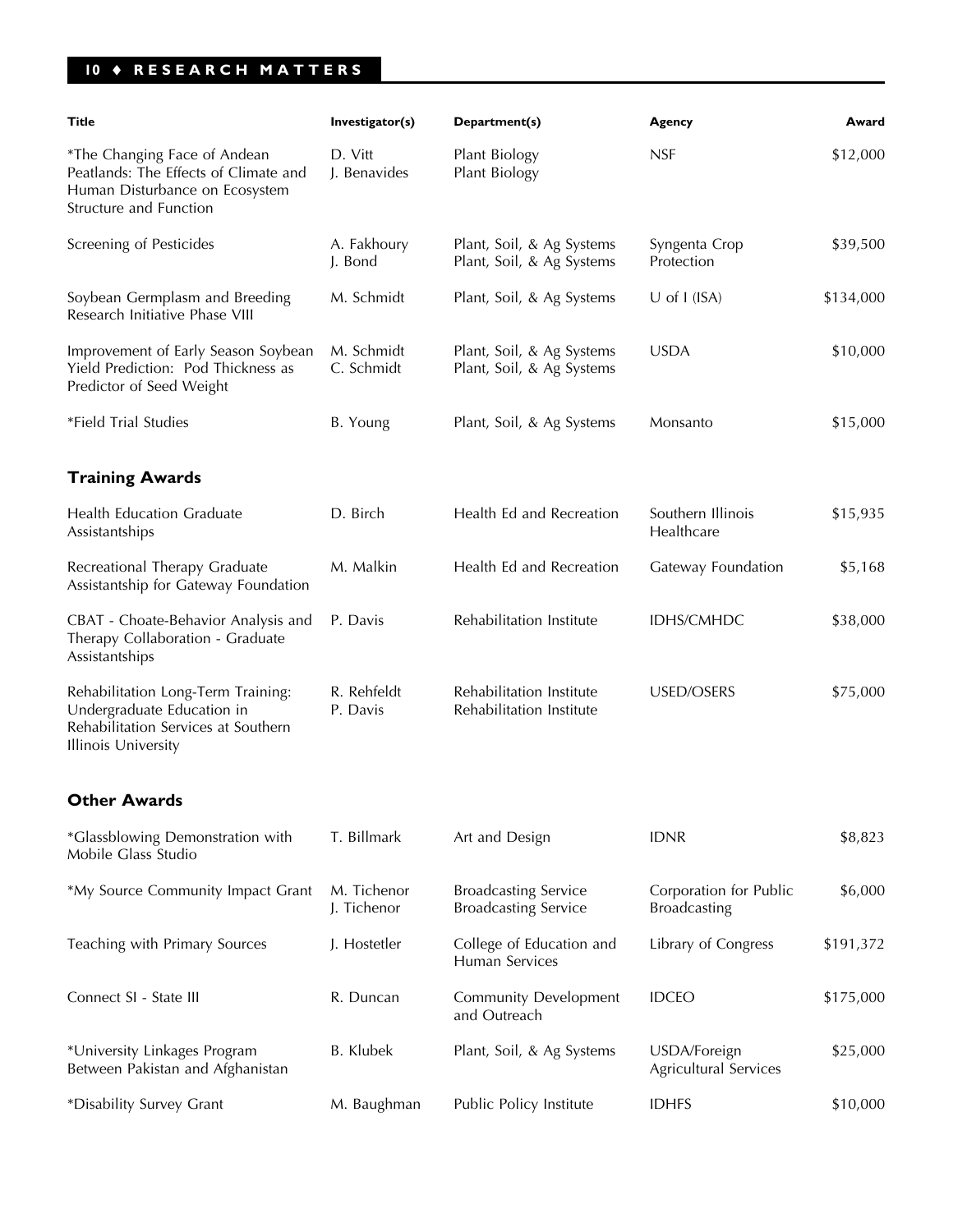# **RESEARCH MATTERS** ♦ **11**

| <b>Title</b>                                                                            | Investigator(s)         | Department(s)                                        | Agency                                    | Award     |
|-----------------------------------------------------------------------------------------|-------------------------|------------------------------------------------------|-------------------------------------------|-----------|
| Employability Development Program<br>FY 09                                              | J. Bordieri<br>S. Burke | Rehabilitation Institute<br>Rehabilitation Institute | <b>IDHS (USDHHS)</b>                      | \$55,477  |
| Project 12-Ways                                                                         | B. Greene               | Rehabilitation Institute                             | <b>IDHS (USDHHS)</b>                      | \$608,011 |
| SIMAP Clinical Services Project                                                         | S. Koch<br>S. Davis     | Rehabilitation Institute<br>Rehabilitation Institute | Franklin-Williamson<br>Human Services     | \$16,620  |
| EDC Third Party Agreement                                                               | D. Shelton              | Rehabilitation Institute                             | IDHS (USDHHS)                             | \$889,963 |
| Illinois Agriculture Mediation<br>Program                                               | M. Rudasill             | School of Law                                        | USDA/Farm Services<br>Agency              | \$82,594  |
| Legal Services for Older Persons                                                        | M. Rudasill             | School of Law                                        | Egyptian Area Agency<br>on Aging (USDHHS) | \$3,789   |
| Integrated Assessment Program FY 08                                                     | M. Miah                 | Social Work                                          | <b>IDCFS</b>                              | \$96,988  |
| <i>*Touch of Nature Wilderness</i><br>Programs                                          | G. Schropp              | Touch of Nature                                      | <b>IDHS/UDIS</b>                          | \$153,367 |
| *21st Century Collection Management<br>Initiative: Implementing Collection<br>Standards | L. Huffman              | University Museum                                    | <b>IMLS/Museums for</b><br>America        | \$149,962 |

\**indicates new award*

**Awards Processed During August 2008 (36) \$3,718,021**

# **Summary of Fiscal Year 2009 Awards Received to Date**

*excludes Financial Aid Office awards*

|              |      | <b>Fiscal Year 2009 Awards</b><br>as of August 2008 |      | Fiscal Year 2008 Awards<br>as of August 2007 |  |
|--------------|------|-----------------------------------------------------|------|----------------------------------------------|--|
| Research     | (30) | \$2,917,922                                         | (63) | \$5,062,851                                  |  |
| Training     | (8)  | \$845,288                                           | (10) | \$388,453                                    |  |
| Other        | (24) | \$5,309,657                                         | (23) | \$4,212,033                                  |  |
| Federal      | (23) | \$4,948,029                                         | (36) | \$6,686,102                                  |  |
| State        | (23) | \$3,699,036                                         | (26) | \$1,520,780                                  |  |
| Industry     | (1)  | \$25,000                                            | (3)  | \$109,835                                    |  |
| Foundation   | (4)  | \$155,000                                           | (15) | \$670,629                                    |  |
| Other        | (11) | \$245,802                                           | (16) | \$675,992                                    |  |
| <b>TOTAL</b> | (62) | \$9,072,867                                         | (96) | \$9,663,337                                  |  |